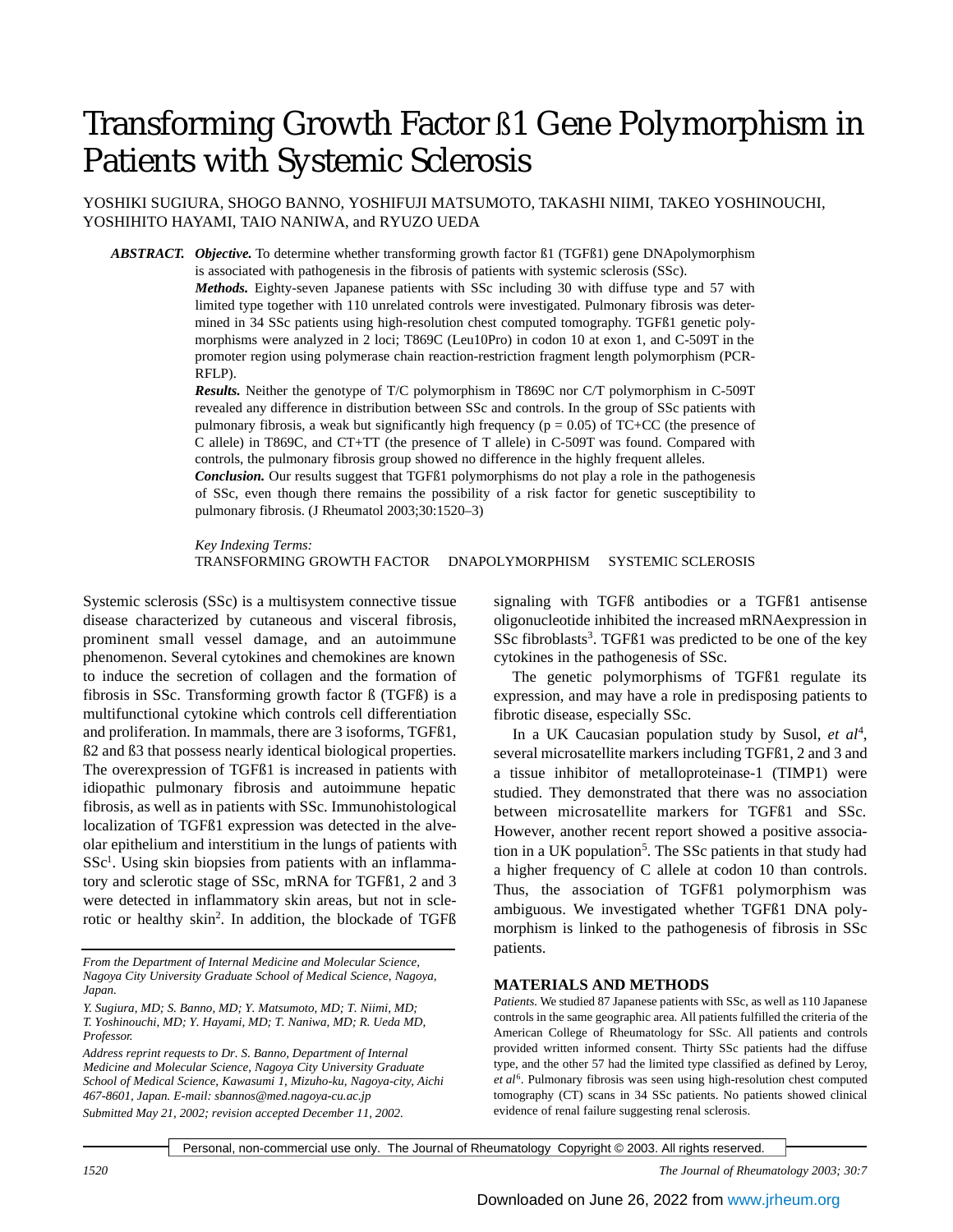*Genotype analysis.* Genomic DNAfrom peripheral blood was isolated. We analyzed 2 TGFß1 polymorphisms: T869C (Leu10Pro) in codon 10 (exon1) in the signal peptide sequence region, and C-509Tin the promoter region. The genotypes of these 2 loci were identified using polymerase chain reaction-restriction fragment length polymorphism (PCR-RFLP), as described<sup>7</sup> (Figure 1). Genotype distributions in SSc patients and controls were analyzed with Fisher's exact test. A p value < 0.05 was considered statistically significant.

### **RESULTS**

There was no significant difference in the distribution among SSc patients and controls of either T869C or C-509T. When comparing TC+CC (the presence of C allele) with TT homozygous genotype in T869C, we found no significant difference between them (Table 1). Moreover, there was no difference between CT+TT (the presence of T allele) and CC homozygous in C-509T.



*Figure 1.* Ethidium bromide-stained 4% agarose gel showing the representative determination of TGFß1 polymorphism of T869C in codon 10, and C-509T in the promoter region using PCR-RFLP. After digestion of PCR products (294 bp) by MspA1 in T869C (codon 10), T allele and C allele were characterized by a 161 bp and 149 bp fragment, respectively. After digestion of PCR products (265 bp) by Bsu36 in C-509T, the C allele was represented by a 195 bp fragment, and undigested T allele was shown at 265 bp. Three genotypes in T869C (codon 10) were determined, i.e., homozygous for alleles TT and CC, and heterozygous for TC. The polymorphism in C-509Twas also determined, i.e., homozygous for the alleles CC and TT, and heterozygous for CT. MW: 50 bp ladder of molecular size markers; Cont.: undigested amplicon.

The distributions of these polymorphisms according to the clinical characteristics of SSc patients are summarized in Table 2. We found no difference in the distribution of either the T869C or C-509T polymorphism between the diffuse and limited type of SSc. However, the TC+CC genotype (the presence of C allele) in T869C, and CT+TT (the presence of T allele) in C-509T was more frequently found in the diffuse type, but this trend was not significant.

Among 87 SSc patients, 34 patients also had pulmonary fibrosis. A significantly higher proportion of polymorphisms in T869C was recognized among SSc patients with pulmonary fibrosis carrying the TC+CC genotype (the presence of C allele) compared to the TT homozygous genotype (the absence of C allele) ( $p = 0.05$ ). Similarly, the CT+TT genotype (the presence of T allele) in C-509T polymorphism with pulmonary fibrosis was significantly more frequent than the CC genotype (the absence of T allele)  $(p = 0.05)$ . However, neither the presence of C allele in T869C or of T allele in C-509T revealed any significant difference compared to controls.

### **DISCUSSION**

TGFß1 has been identified as containing 7 polymorphisms: 3 in the promoter regions at positions -988, -800, and -509; one at position +72 in a non-translated region; 2 in the signal sequence at +869 (Leu10Pro) and +915 (Arg25Pro); and one in the coding region for the precursor part not present in the active form, Ile263Thr. The promoter polymorphism, C-509T, has been recognized in linkage disequilibrium with T869 $C^{8,9}$ . We observed that 192 (98.5%) of 195 subjects including SSc and controls showed a linkage between the T869C and T-509C genotypes. Two polymorphisms between -509 and -800 also showed the linkage disequilibrium<sup>9</sup>. In other regions at -988 and codon 263, no difference in the genetic alteration was observed<sup>9</sup>. Another signal sequence at codon 25, G915C, was shown to have a significant association with myocardial infarction, hypertension<sup>10</sup>, and fibrotic lung<sup>8</sup> in Caucasian populations. However, we did not detect this genetic alteration of codon 25. In the Japanese population described previously<sup>11</sup>, nearly all indi-

*Table 1.* Distribution of TGFß1 polymorphism at T869C and C-509Tin patients with systemic sclerosis (SSc) and controls.

|            | $\mathbf n$ | Age<br>$Mean \pm SD$ | Women/Men | <b>TT</b><br>$n$ (%) | TC<br>$n$ (%) | CC<br>$n$ (%) | <b>TT</b><br>$n$ (%) | $TC+CC$<br>$n$ (%) |
|------------|-------------|----------------------|-----------|----------------------|---------------|---------------|----------------------|--------------------|
| T869C      |             |                      |           |                      |               |               |                      |                    |
| Controls   | 110         | $44.5 + 18.9$        | 68/42     | 24(21.8)             | 53 (48.2)     | 33(30.0)      | 24(21.8)             | 86 (78.2)          |
| <b>SSc</b> | 87          | $56.0 \pm 11.7$      | 74/13     | 23(26.4)             | 38(43.7)      | 26(29.9)      | 23(26.4)             | 64 (73.6)          |
|            | $\mathbf n$ | Age<br>Mean $\pm$ SD | Women/Men | CC                   | <b>CT</b>     | <b>TT</b>     | CC                   | $CT+CT$            |
| C-509T     |             |                      |           |                      |               |               |                      |                    |
| Controls   | 110         | $44.5 \pm 18.9$      | 68/42     | 23(20.9)             | 54 (49.1)     | 33(30.0)      | 23(20.9)             | 87(79.1)           |
| <b>SSc</b> | 87          | $56.0 \pm 11.7$      | 74/13     | 23(26.4)             | 38(43.7)      | 26(29.9)      | 23(26.4)             | 64 (73.6)          |

Personal, non-commercial use only. The Journal of Rheumatology Copyright © 2003. All rights reserved.

*Sugiura, et al: TGF-ß polymorphism in SLE 1521*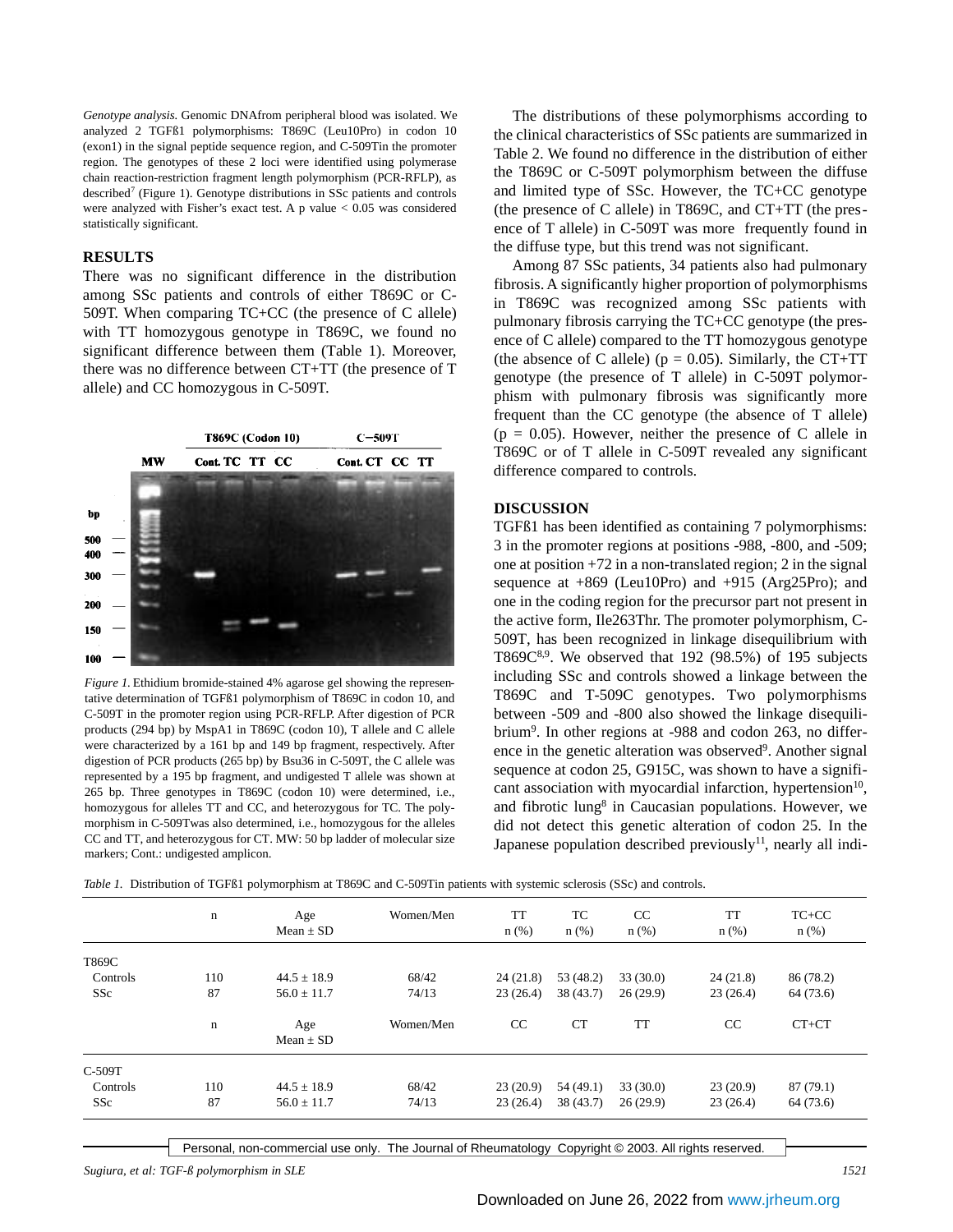|                    | $\mathbf n$ | Age<br>Mean $\pm$ SD | Women/Men | TT(%)     | TC(%)     | $CC$ $(\%)$ | $TT(\% )$ | $TC+CC$ $(\%)$ |
|--------------------|-------------|----------------------|-----------|-----------|-----------|-------------|-----------|----------------|
| T869C              |             |                      |           |           |           |             |           |                |
| Diffuse SSc        | 30          | $55.3 \pm 13.1$      | 22/8      | 6(20.0)   | 14(46.7)  | 10(33.3)    | 6(20.0)   | 24(80.0)       |
| <b>Limited SSc</b> | 57          | $56.3 \pm 11.0$      | 52/5      | 17(29.9)  | 24(42.1)  | 16(28.0)    | 17(29.8)  | 40(70.2)       |
| Pulmonary fibrosis |             |                      |           |           |           |             |           |                |
| Presence           | 34          | $55.6 \pm 12.3$      | 27/7      | 5(14.7)   | 18 (52.9) | 11(32.4)    | 5(14.7)   | 29(85.3)       |
| Absence            | 53          | $56.2 \pm 11.5$      | 47/6      | 18 (34.0) | 20(32.7)  | 15(28.3)    | 18 (34.0) | 35(66.0)       |
|                    | $\mathbf n$ | Age<br>$Mean \pm SD$ | Women/Men | CC(%)     | $CT(\% )$ | $TT(\% )$   | CC(%)     | $CT+CT(%)$     |
| C-509T             |             |                      |           |           |           |             |           |                |
| Diffuse SSc        | 30          | $55.3 \pm 13.1$      | 22/8      | 6(20.0)   | 13(43.3)  | 11(36.7)    | 6(20.0)   | 24(80.0)       |
| Limited SSc        | 57          | $56.3 \pm 11.0$      | 52/5      | 17(29.8)  | 25(43.9)  | 15(26.3)    | 17(29.8)  | 40(70.2)       |
| Pulmonary fibrosis |             |                      |           |           |           |             |           |                |
| Presence           | 34          | $55.6 \pm 12.3$      | 27/7      | 5(14.7)   | 17(50.0)  | 12(35.3)    | 5(14.7)   | 29(85.3)       |
| Absence            | 53          | $56.2 \pm 11.5$      | 47/6      | 18 (34.0) | 21(39.6)  | 14(26.4)    | 18 (34.0) | 35(66.0)       |

*Table 2.* TGFß1 polymorphism between diffuse and limited SSc, or between presence or absence of pulmonary fibrosis.

 $*$  p = 0.05

viduals were detected as GG genotype, so they could not be used for the polymorphism study.

We failed to detect a difference in the distribution of TGFß1 polymorphism at T869C and C-509T between SSc patients and controls in a Japanese cohort. These negative associations of TGFß1 polymorphism confirm 2 previous investigations4,12. One was a small population study by Zhou, *et al* <sup>12</sup> showing a negative association of TGFß1, in the Oklahoma Choctaw native Americans, exhibiting a high frequency of SSc. This study has been used for several genetic analyses of SSc. The second was a large population study in 191 SSc Caucasian patients by Susol, et al<sup>4</sup>. That study found associations indicating a possible role for TGFß3, ß2, and TIMP1 in genetic susceptibility to SSc and for TGFß3 in determining the degree of cutaneous fibrosis. Other than the above-reported negative associations of TGFß1, a positive association was found by Crilly*, et al*<sup>5</sup> in 89 SSc patients in a UK population. In their study, there was no difference between diffuse and limited SSc, similar to our results.

T869C at codon 10 and C-509T promoter polymorphism were thought to be associated with TGFß1 protein expression. In the Japanese population, the serum concentration of TGFß1 was significantly higher in the C allele than in the T allele at codon 10 in a study of genetic susceptibility to osteoporosis<sup>13</sup> or myocardial infarction<sup>11</sup>. The C allele at codon 10 was more frequent in black than white Americans with hypertension, and this allele was associated with higher levels of TGFß1 protein and mRNA<sup>14</sup>. Otherwise, the C allele at codon 10 was associated with lower TGFß1 protein expression<sup>15</sup> in patients with cystic fibrosis. Although these studies have limitations regarding the association with TGFß1 protein expression, if the hypothesis is correct that the C allele at codon 10 and the T allele at C-509T are high

producer alleles, our results are not incompatible with the idea that pulmonary fibrosis is found at significantly higher frequencies in these alleles. Such alleles may be a possible risk factor for genetic susceptibility following overexpression of TGFß protein in SSc patients with pulmonary fibrosis. In contrast to the findings by Crilly *et al*<sup>5</sup> in the UK population, the negative associations in our Japanese cohort could be due to the heterogeneity of SSc, or perhaps to some racial difference. Otherwise, the TGFß3 gene may be the more likely candidate for genetic susceptibility to SSc than the TGFß1 gene<sup>4</sup> . Further studies should be undertaken on a much larger cohort with accurate characterization of clinical features including skin, lung, renal, or gastro-intestinal fibrosis in SSc patients.

## **REFERENCES**

- 1. Corrin B, Butcher D, McAnulty BJ, Dubois RM, Laurent GJ, Harrison NK. Immunohistochemical localization of transforming growth factor-ß1 in the lungs of patients with systemic sclerosis, cryptogenic fibrosing alveolitis and other lung disorders. Histopathology 1994;24:145-50.
- 2. Querfeld C, Eckes B, Huerkamp C, Krieg T, Sollberg S. Expression of TGF-ß1,-ß2 and -ß3 in localized and systemic scleroderma. J Dermatol Sci 1999;21:13-22.
- 3. Ihn H, Yamane K, Kubo M, Tamaki K. Blockade of endogenous transforming growth factor ß signaling prevents up-regulated collagen synthesis in scleroderma fibroblasts. Arthritis Rheum 2001;44:474-80.
- 4. Susol E, Rands AL, Herrick A, et al. Association of markers for TGFß3, TGFß2, and TIMP1 with systemic sclerosis. Rheumatology 2000;39:1332-6.
- 5. Crilly A, Hamilton J, Clark CJ, Jardine A, Madhok R. Analysis of transforming growth factor ß1 gene polymorphisms in patients with systemic sclerosis. Ann Rheum Dis 2002;61:678-81.
- 6. LeRoy C, Medsger Jr TA. Criteria for the classification of early systemic sclerosis. J Rheumatol 2001;28:1573-6.
- 7. Wood NAP, Thomson SC, Smith RM, Bidwell JL. Identification of human TGF-ß1 signal (leader) sequence polymorphisms by

Personal, non-commercial use only. The Journal of Rheumatology Copyright © 2003. All rights reserved.